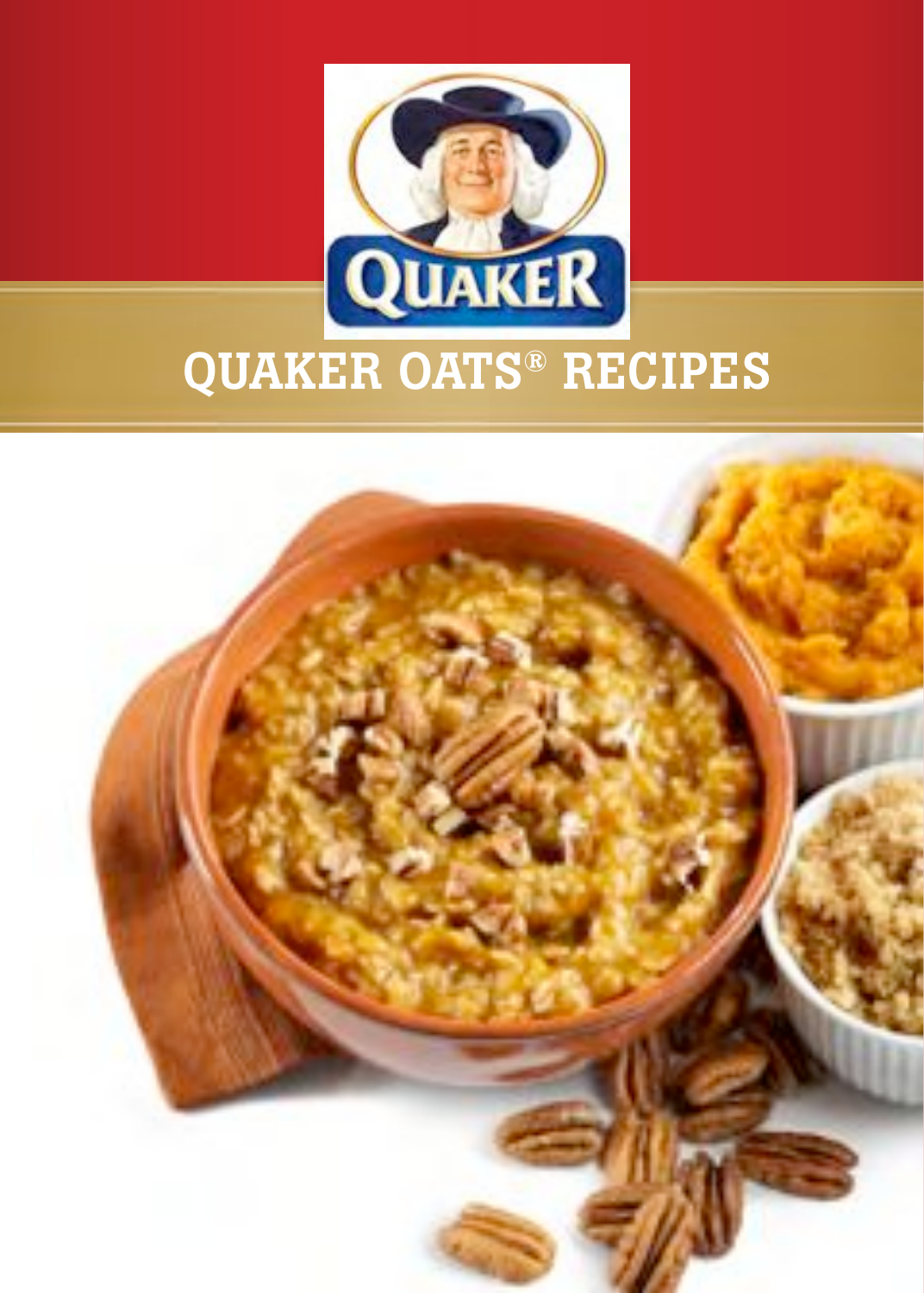# "YOU'RE NEVER TOO YOUNG<br>TO START TAKING CARE OF YOUR HEART."

 $\overline{\mathcal{A}}$ 

 $\sum$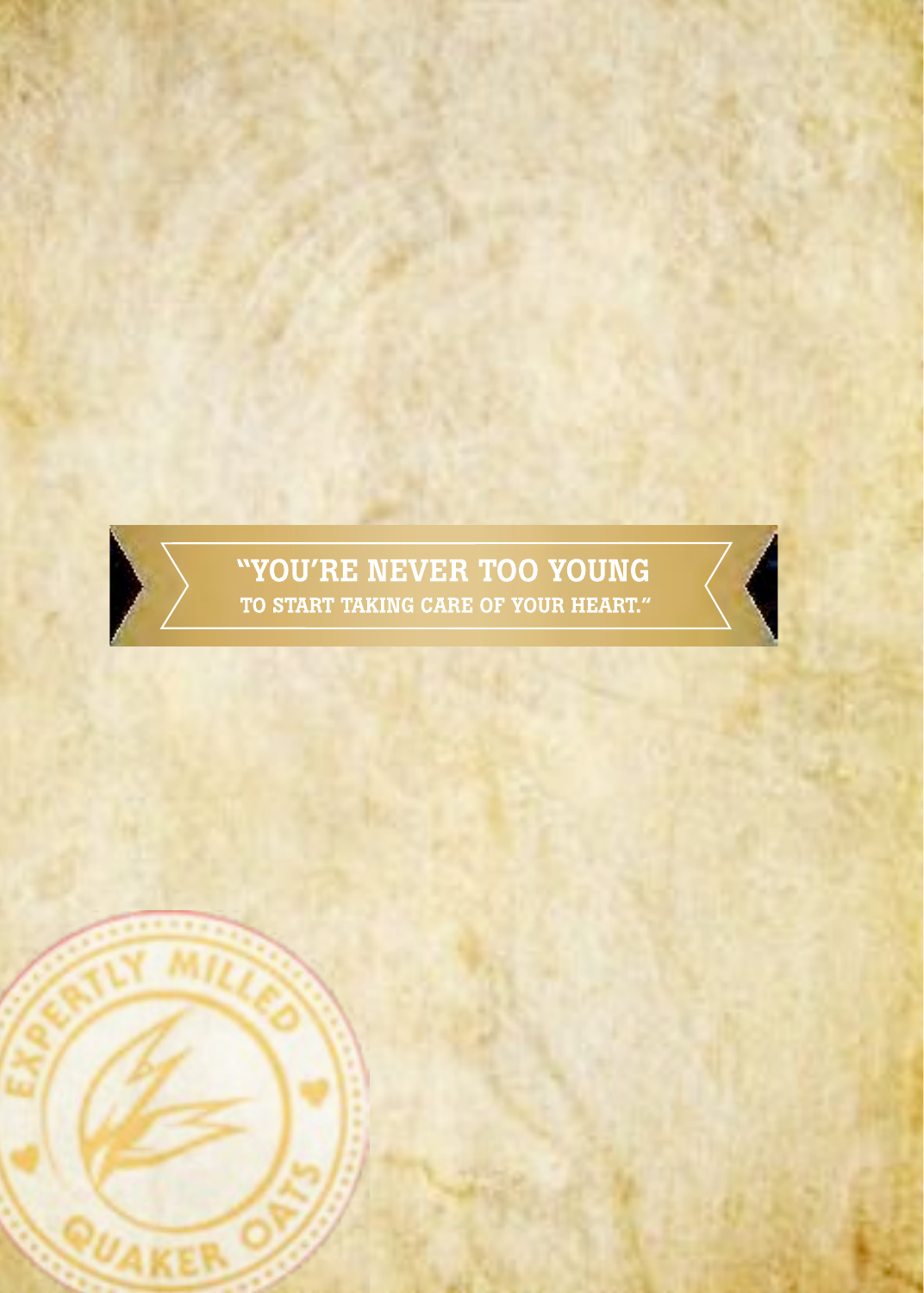

## Veggie Burgers

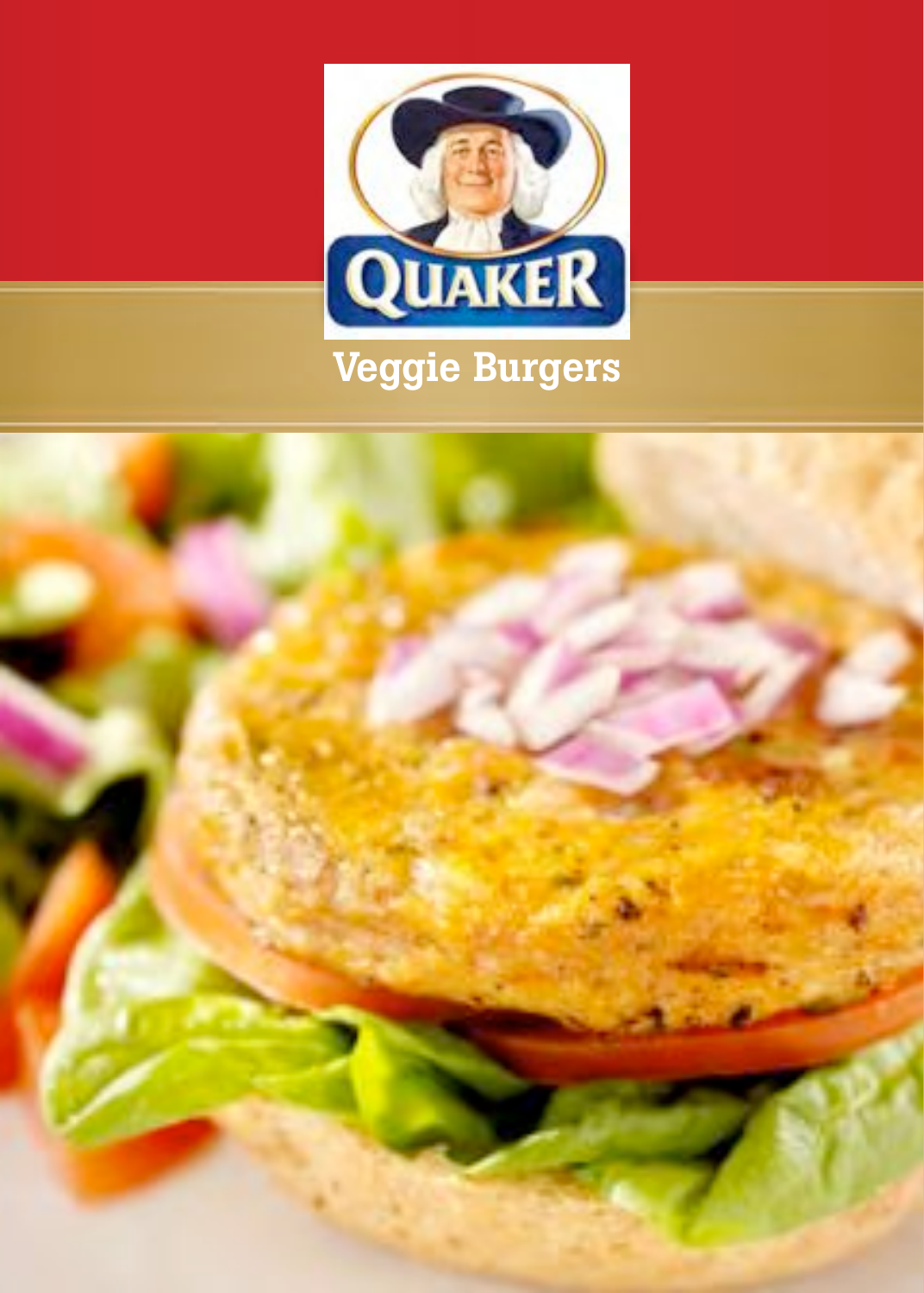## Veggie Burgers

*8 servings*

### Ingredients

- 3 teaspoons vegetable oil, divided
- 1 cup sliced mushrooms
- 1 cup shredded carrots (about 2)
- ¾ cup chopped onion (about 1 medium)
- ¾ cup chopped zucchini (about 1 small)
- 2 cups *Quaker® Oats* (quick or old fashioned, uncooked)
- 1 15-ounce can kidney beans, rinsed and drained
- 1 cup cooked white or brown rice
- $\frac{1}{2}$  cup chopped fresh cilantro or chives (optional)
- 2 tablespoons soy sauce or  $\frac{1}{2}$  teaspoon salt
- 1 teaspoon minced garlic
- ⅛ teaspoon black pepper
	- Hamburger buns and toppings (optional)

#### Preparation

Heat 1 teaspoon oil in large non-stick skillet. Add mushrooms, carrots, onions and zucchini; cook over medium-high heat 5 minutes or until vegetables are tender.

Transfer vegetables to food processor bowl. Add oats, beans, rice, cilantro, soy sauce, garlic and pepper. Pulse for about 20 seconds or until well blended. Divide into eight ½ cup portions. Shape into patties between waxed paper. Refrigerate at least 1 hour or until firm.

Heat remaining 2 teaspoons oil in same skillet over medium-high heat. Cook patties 3 to 4 minutes on each side or until golden brown. Serve on buns with toppings, if desired.

## Nutrition Information

**⅛ of recipe:** Calories 180, Calories From Fat 35, Total Fat 3.5g, Saturated Fat 0.5g, Cholesterol 0mg, Sodium 270mg, Total Carbohydrates 30g, Dietary Fiber 5g, Protein 8g.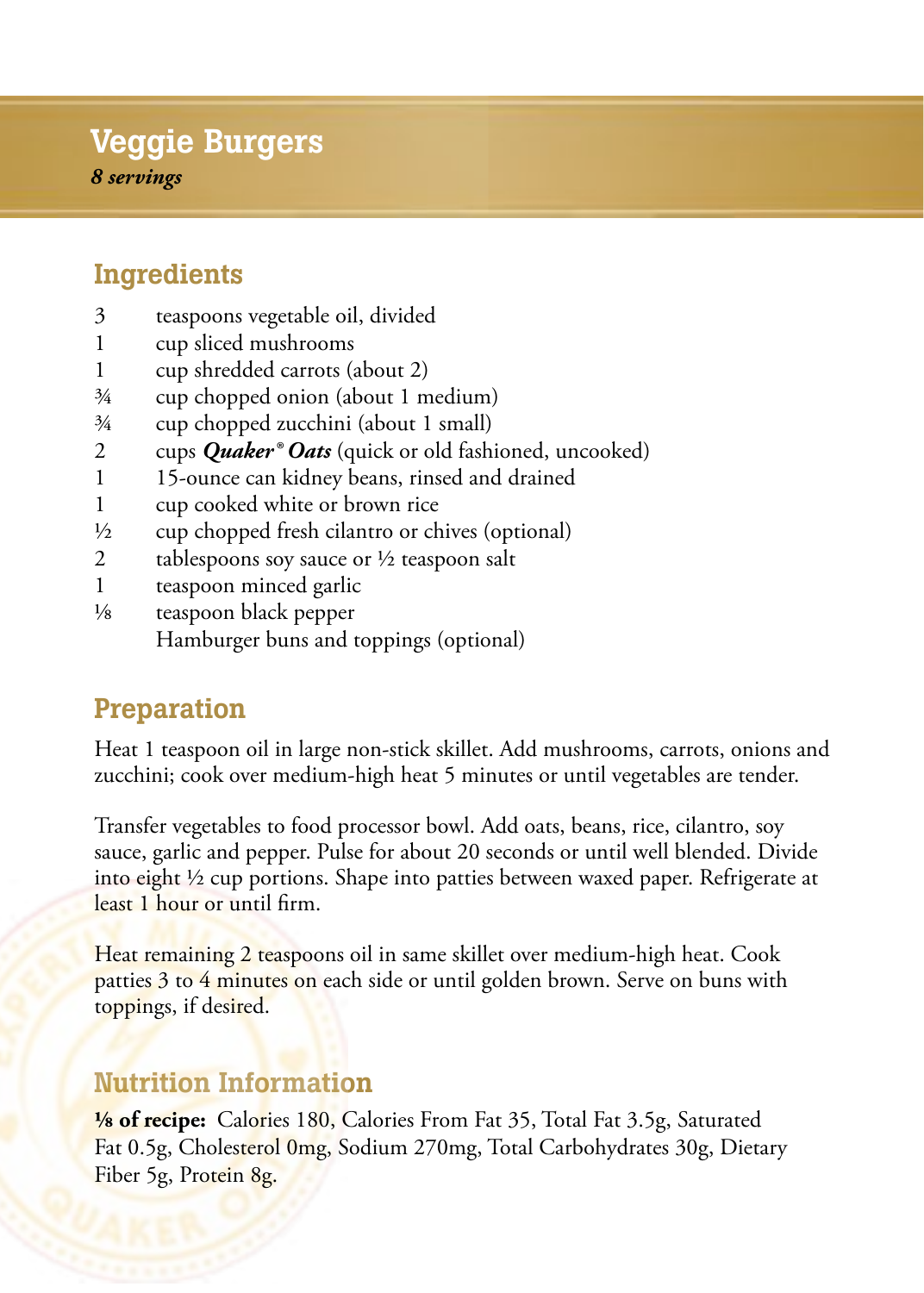

## **Apple Oatmeal Spice Cookies**

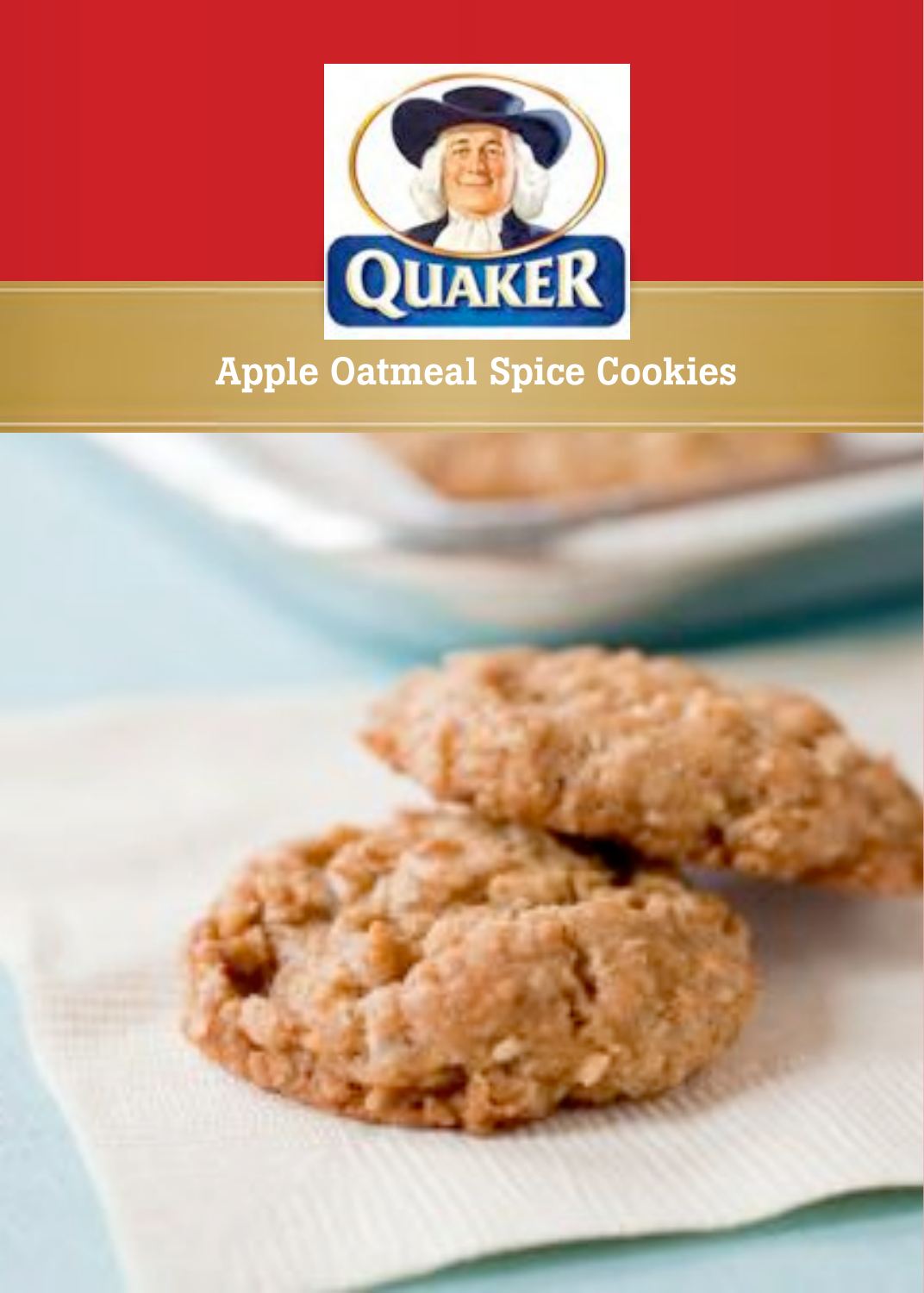## Apple Oatmeal Spice Cookies

*About 3 dozen*

## Ingredients

- $1\frac{1}{2}$  cups all-purpose flour
- 1 teaspoon baking soda
- 1 teaspoon ground cinnamon
- $\frac{1}{2}$  teaspoon salt (optional)<br> $\frac{1}{4}$  teaspoon ground nutme
- teaspoon ground nutmeg (optional)
- $\frac{2}{3}$  cup firmly packed brown sugar
- <sup>1/4</sup> cup granulated sugar<br><sup>1/4</sup> cup <sup>(1/3</sup> stick) light by
- cup ( $\frac{1}{2}$  stick) light butter
- ¾ cup unsweetened applesauce or apple butter
- $\frac{1}{2}$  egg
- tablespoons skim milk
- 2 teaspoons vanilla
- 3 cups *Quaker® Oats* (quick or old fashioned, uncooked)
- ¾ cup diced dried mixed fruit or raisins

## Preparation

Heat oven to 350°F. Lightly spray cookie sheets with cooking spray.

In large bowl, beat sugars and light butter with electric mixer until well blended. Add applesauce, egg, milk and vanilla; beat well. Add combined flour, baking soda, cinnamon, salt and nutmeg; mix well. Stir in oats and dried fruit; mix well (dough will be moist).

Drop dough by rounded tablespoonfuls onto cookie sheets, press lightly to flatten.

Bake 12 to 14 minutes or until edges are light golden brown. Cool 1 minute on cookie sheets; remove to wire rack. Cool completely. Store tightly covered.

## Nutrition Information

**1 cookie:** Calories 80, Calories From Fat 15, Total Fat 1.5, Saturated Fat 0g, Cholesterol 0mg, Sodium 50mg, Total Carbohydrates 15g, Dietary Fiber 1g, Protein, 2g.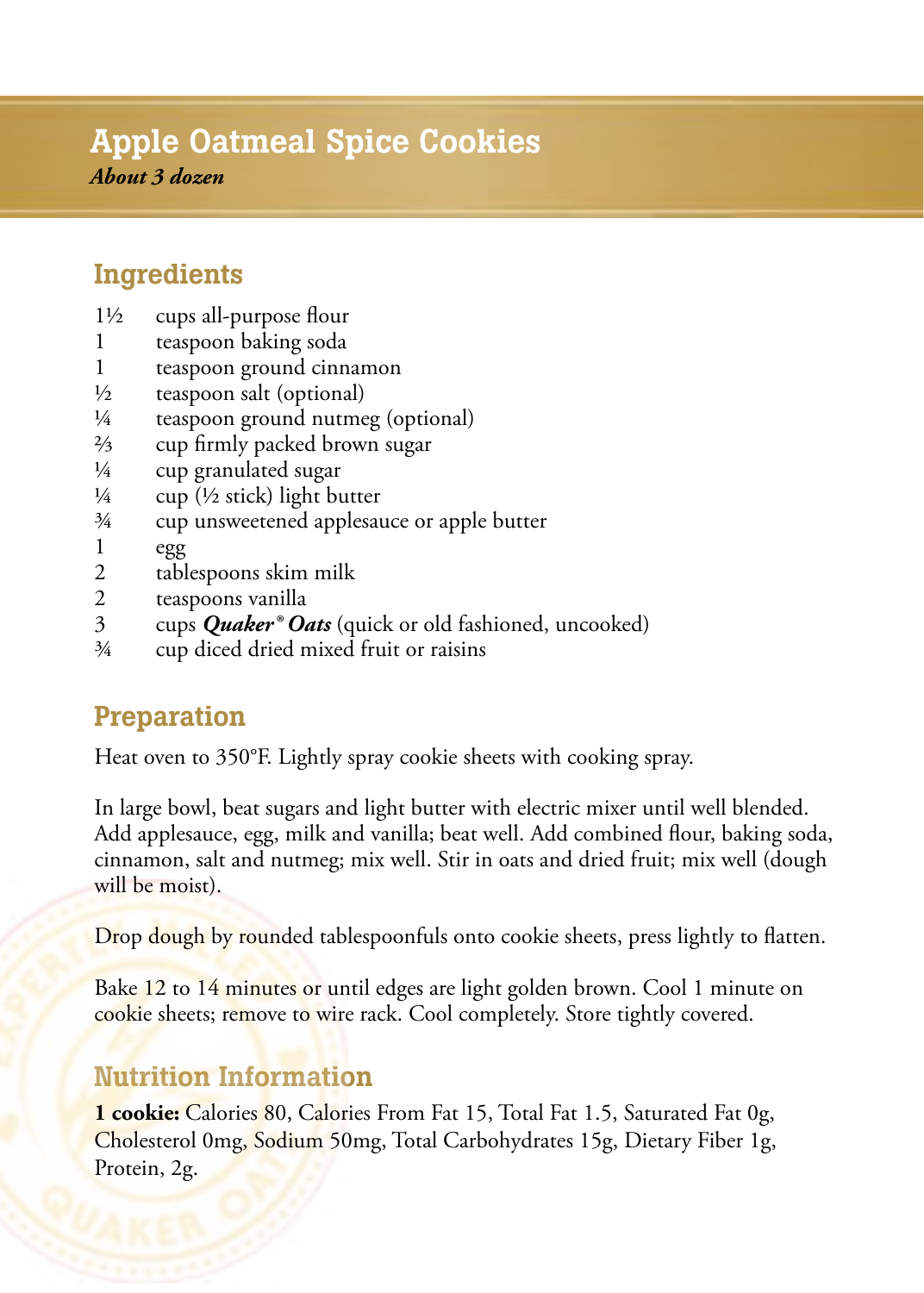

## **Fruit and Honey Granola**

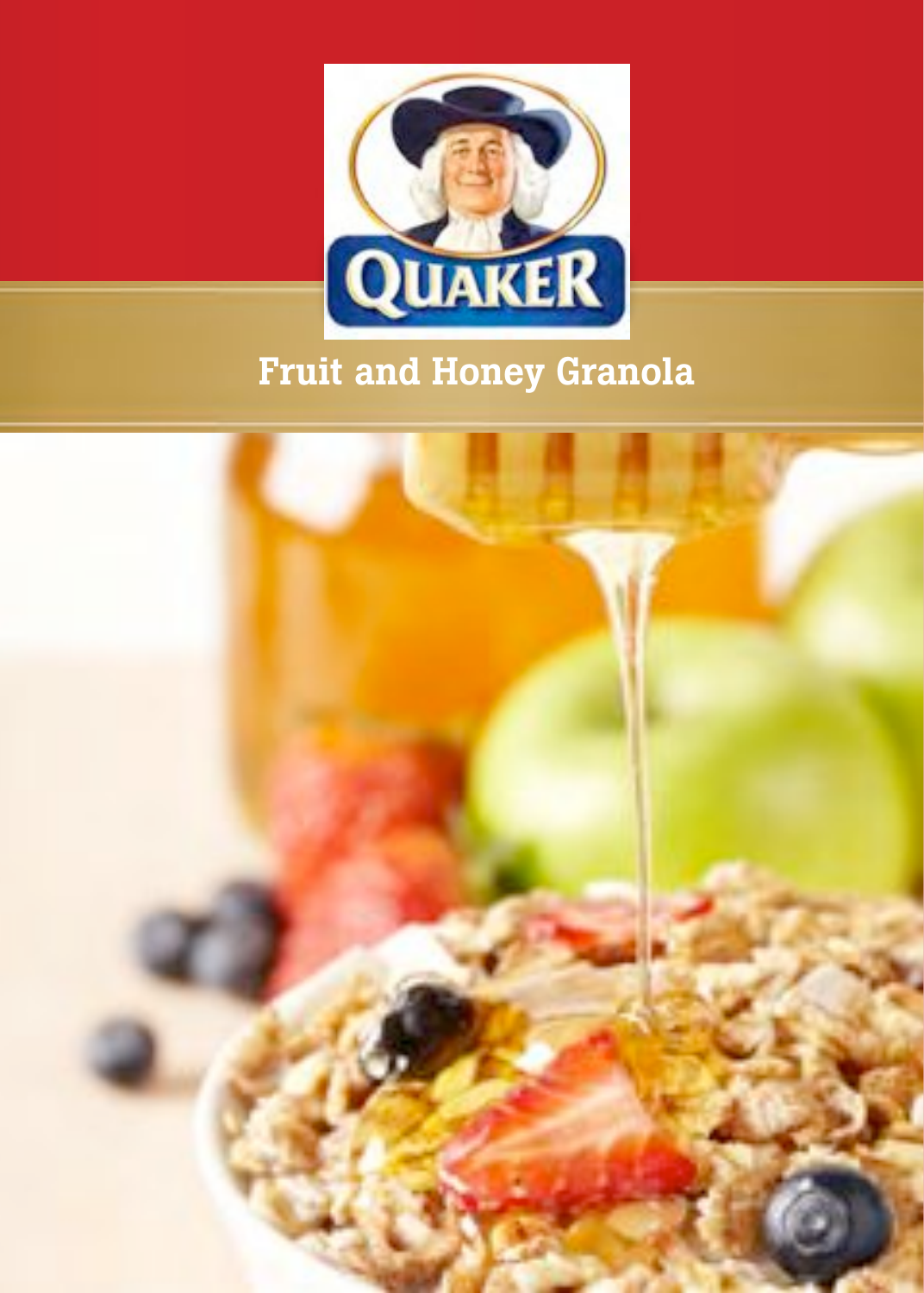## Fruit and Honey Granola

*5 ½ cups*

## Ingredients

- 3½ cups *Quaker® Oats* (quick or old fashioned, uncooked)
- ⅓ cup coarsely chopped pecans (optional)
- $\frac{1}{2}$  cup honey
- 4 tablespoons  $(\frac{1}{2}$  stick) margarine or butter, melted
- 1 teaspoon vanilla
- ½ teaspoon ground cinnamon
- ⅛-¼ teaspoon salt (optional)
- 1 6-ounce package diced dried mixed fruit (about 1⅓ cups)

#### Preparation

Heat oven to 350°F.

In large bowl, combine oats and pecans; mix well. Spread evenly in 15 x 10 inch jelly roll pan or on rimmed baking sheet. In small bowl, combine honey, margarine, vanilla, cinnamon and salt; mix well. Pour over oat mixture; mix well.

Bake 30 to 35 minutes or until golden brown, stirring every 10 minutes. Stir in dried fruit. Cool completely. Store tightly covered up to 1 week.

#### Cook's Tip

Substitute dried cranberries, chopped dried apricots or chopped dried peaches for dried mixed fruit.

#### Nutrition Information

**½ cup:** Calories 230, Calories From Fat 50, Total Fat 6g, Saturated Fat 1g, Cholesterol 0mg, Sodium 70mg, Total Carbohydrates 41g, Dietary Fiber 4g, Protein 5g.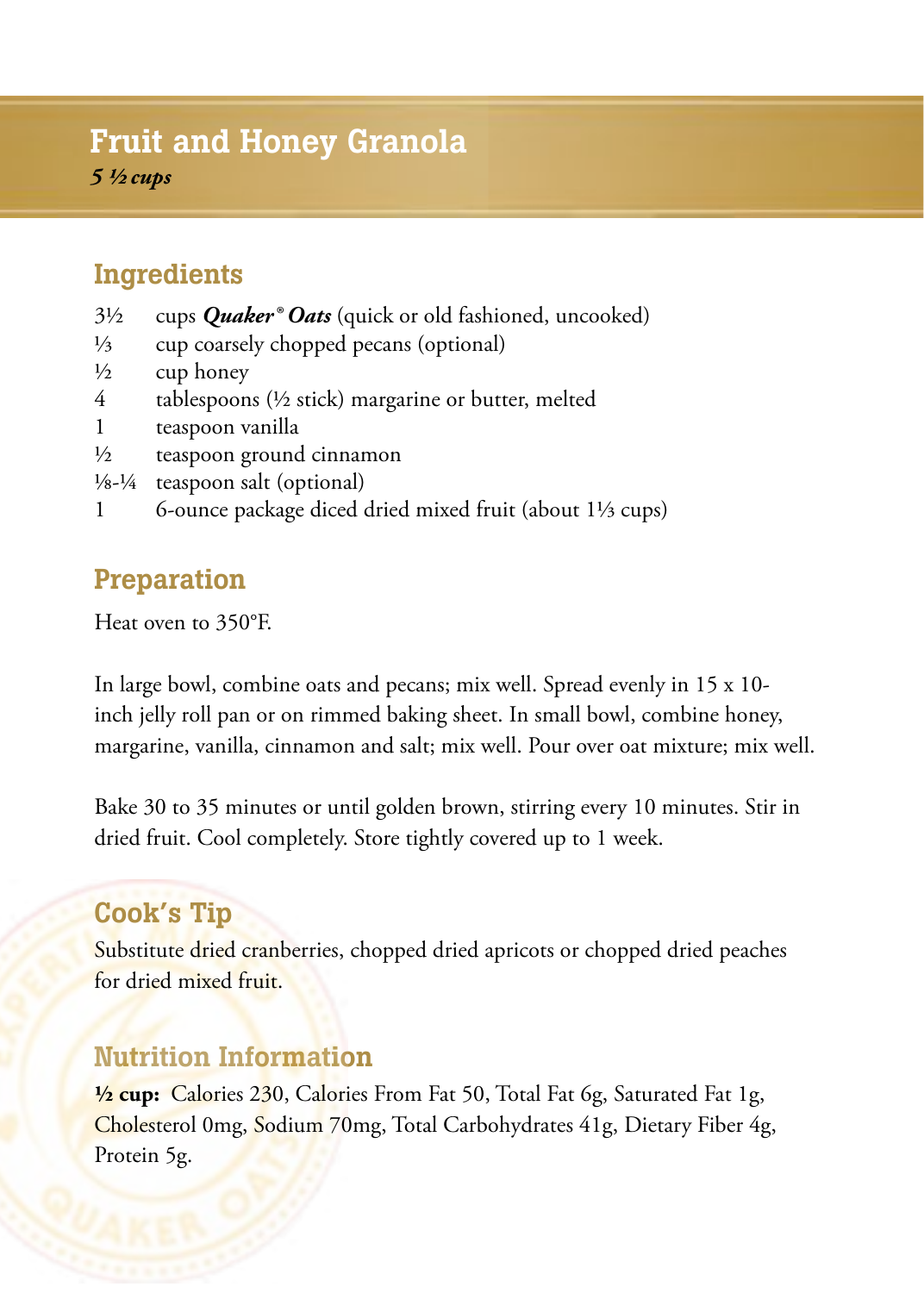

## **Lemon Blueberry Oatmeal Muffins**

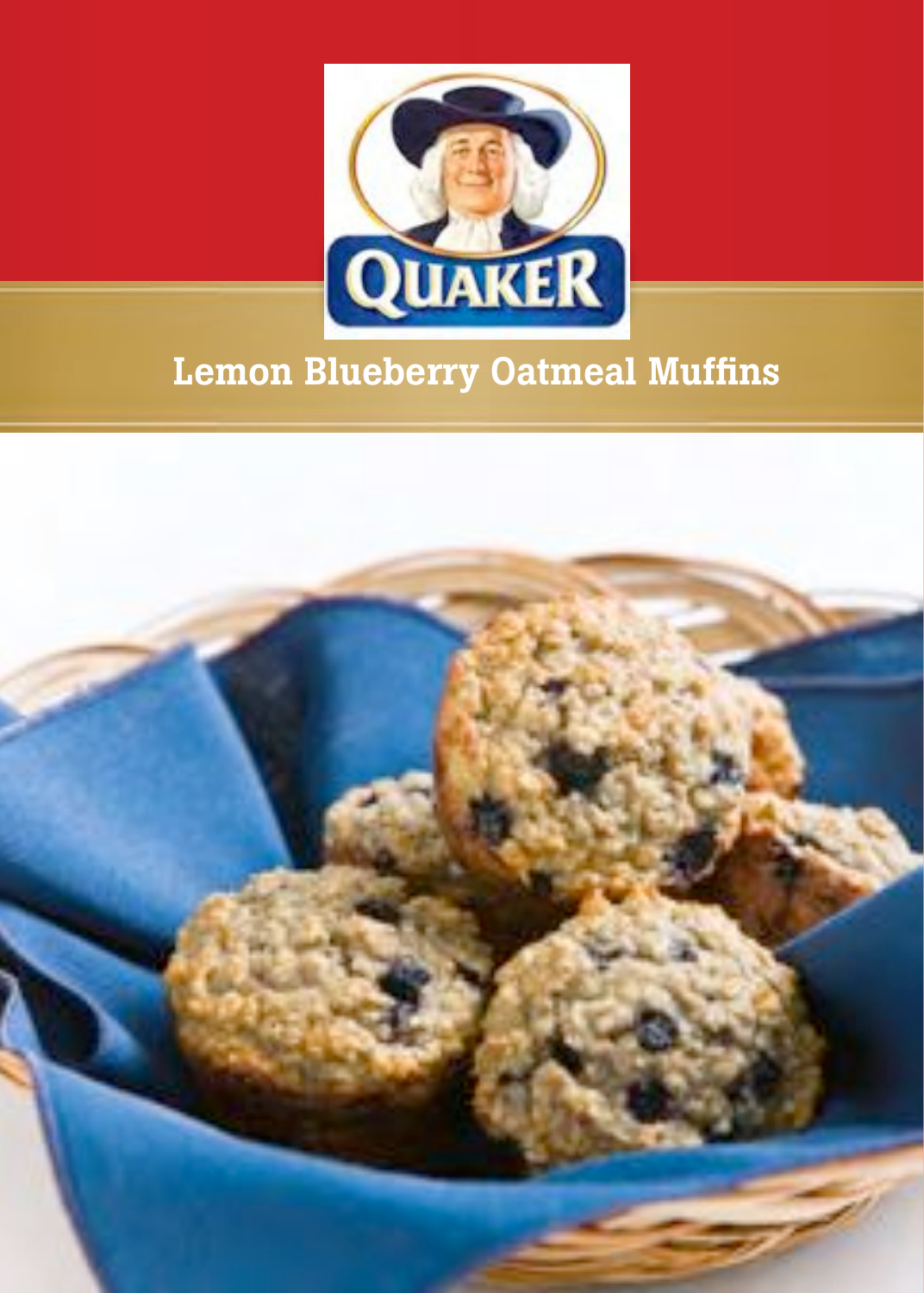## Lemon Blueberry Oatmeal Muffins

*1 dozen*

## Ingredients

- 1¾ cups *Quaker® Oats* (quick or old fashioned, uncooked), divided
- 2 Tbsp. firmly packed brown sugar
- 1 cup all-purpose flour (add 2 tablespoons more if using old fashioned oats)
- ½ cup granulated sugar
- 1 Tbsp. baking powder
- ¼ teaspoon salt (optional)
- 1 cup skim milk
- 2 egg whites or ¼ cup egg substitute with yolk or 1 egg
- 2 Tbsp. canola oil
- 1 tsp. grated lemon peel
- 1 tsp. vanilla
- 1 cup fresh or frozen blueberries (do not thaw)

## Preparation

Heat oven to 400°F. Spray 12 medium muffin cups with cooking spray; set aside. For topping, combine ¼ cup oats and brown sugar; set aside.

In large bowl, combine remaining  $1\frac{1}{2}$  cups oats with remaining dry ingredients; mix well. In small bowl, combine milk, egg substitute, oil, lemon peel and vanilla; mix well. Add to dry ingredients; stir just until moistened. (Do not overmix.) Gently stir in berries. Fill muffin cups almost full; sprinkle with topping.

Bake 18 to 22 minutes or until light golden brown. Cool muffins in pan on wire rack 5 minutes. Remove from pan. Serve warm.

## Nutrition Information

**1 mu#n:** Calories 180, Calories From Fat 30, Total Fat 3.5, Saturated Fat 0.5g, Cholesterol 0mg, Sodium 150mg, Total Carbohydrates 33g, Dietary Fiber 2g, Protein, 5g.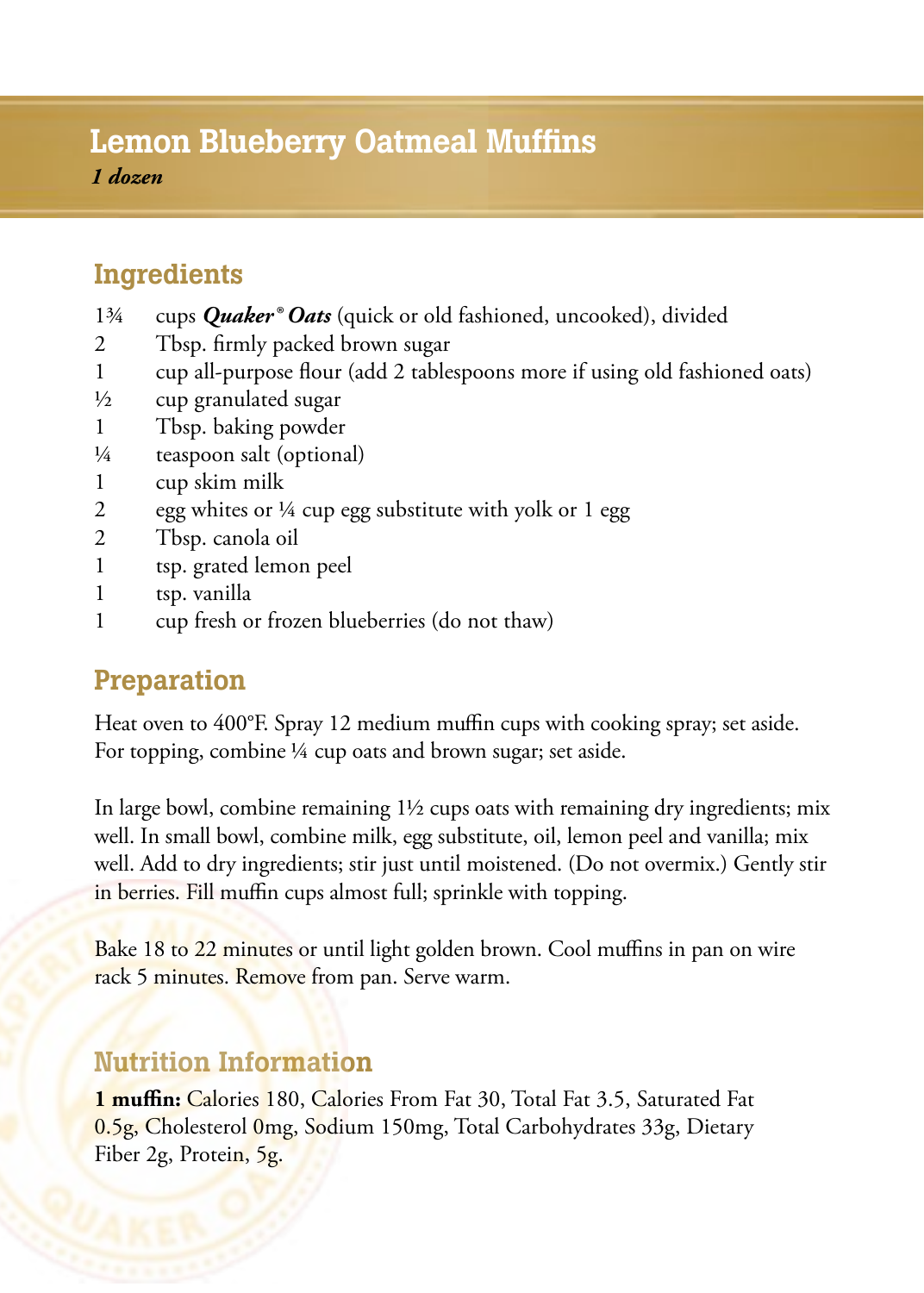

## **Apricot Oatmeal Muffins**

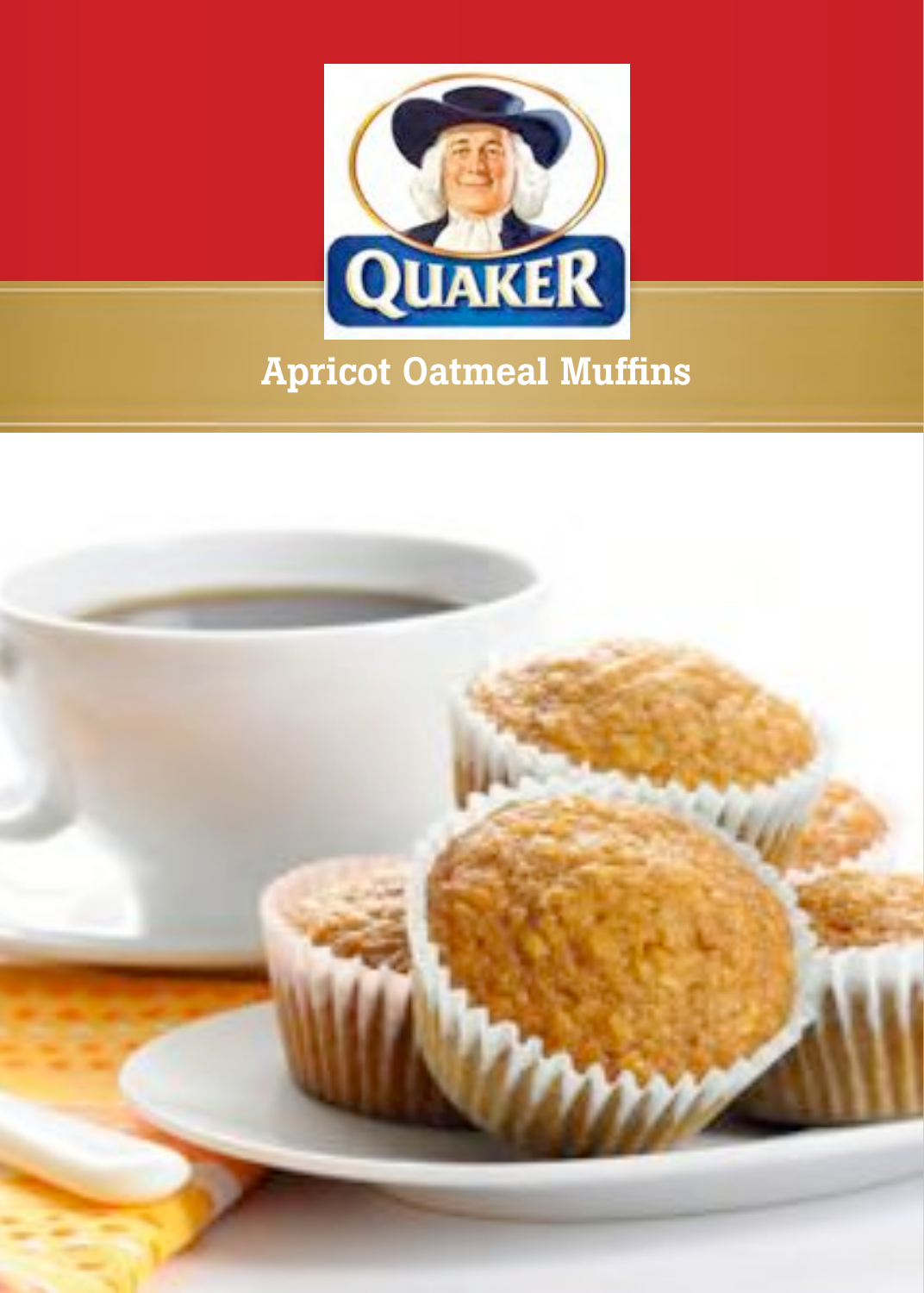## Apricot Oatmeal Muffins

*1 dozen*

## Ingredients

- 1 cup *Quaker® Oats* (quick or old fashioned, uncooked)
- 1 cup low-fat buttermilk
- $\frac{1}{4}$  cup egg substitute or 2 egg whites, lightly beaten
- 2 tablespoons margarine, melted
- 1 cup all-purpose flour
- 1/3 cup finely chopped dried apricots
- $\frac{1}{4}$  cup chopped nuts (optional)
- 3 tablespoons granulated sugar or 2 tablespoons fructose or heat-stable sugar substitute equal to 3 tablespoons sugar
- 1 teaspoon baking powder
- ½ teaspoon baking soda
- ¼ teaspoon salt (optional)

## Preparation

Heat oven to 400°F. Lightly spray twelve medium muffin cups with cooking spray.

In medium bowl, combine oats and buttermilk; mix well. Let stand 10 minutes. Stir in egg substitute and margarine until blended.

In large bowl, combine flour, apricots, nuts, sugar or sweetener, baking powder, baking soda and salt; mix well. Add oat mixture all at once; stir just until dry ingredients are moistened. (Do not overmix.) Fill muffin cups almost full.

Bake 20 to 25 minutes or until golden brown. Cool muffins in pan on wire rack 5 minutes; remove from pan. Serve warm.

## Nutrition Information

**1 mu#n:** Calories 110, Calories From Fat 25, Total Fat 2.5g, Saturated Fat 0.5g, Cholesterol 0mg, Sodium 140mg, Total Carbohydrates 19g, Dietary Fiber 1g, Protein, 4g.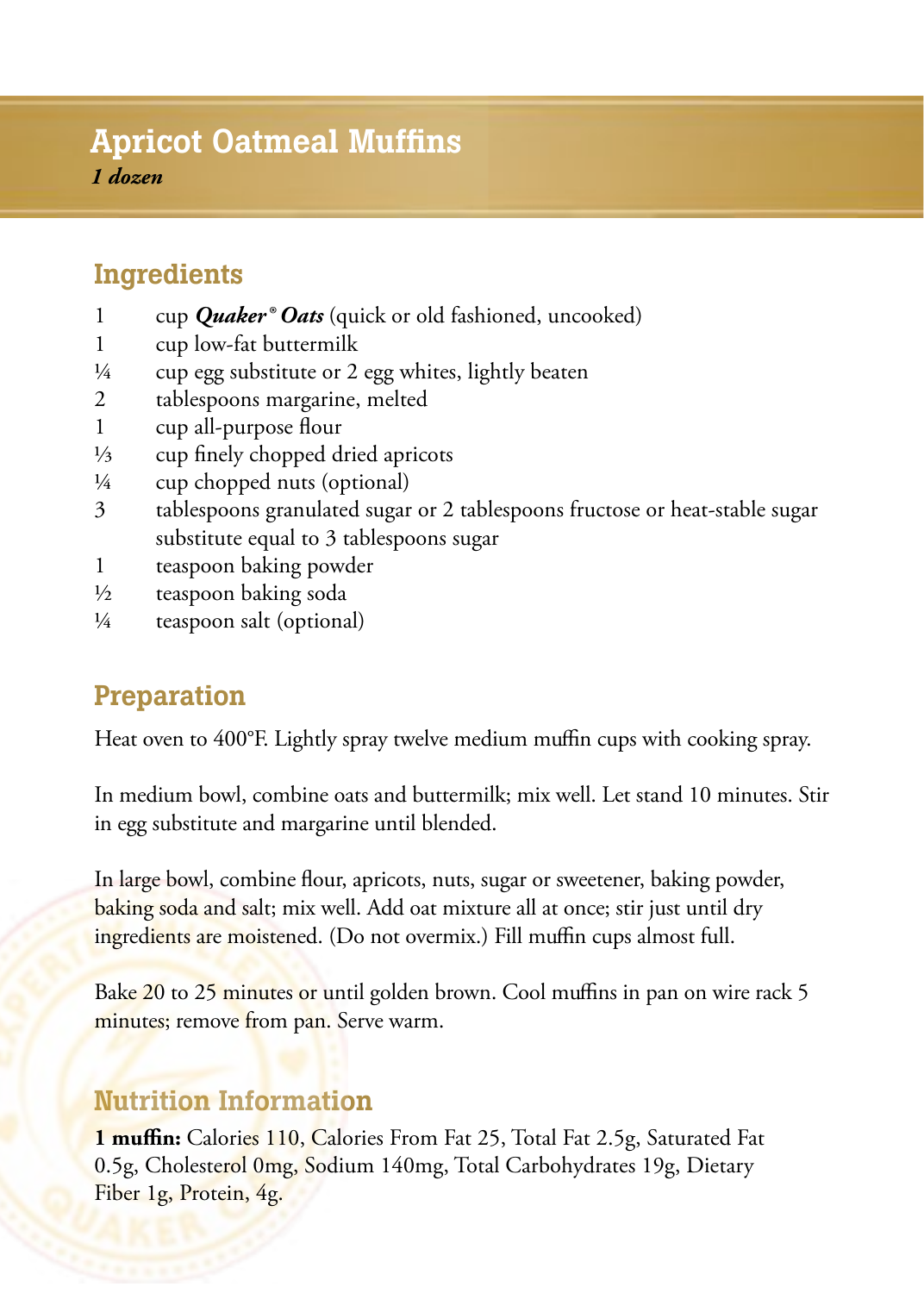

## Garden Salmon Loaf

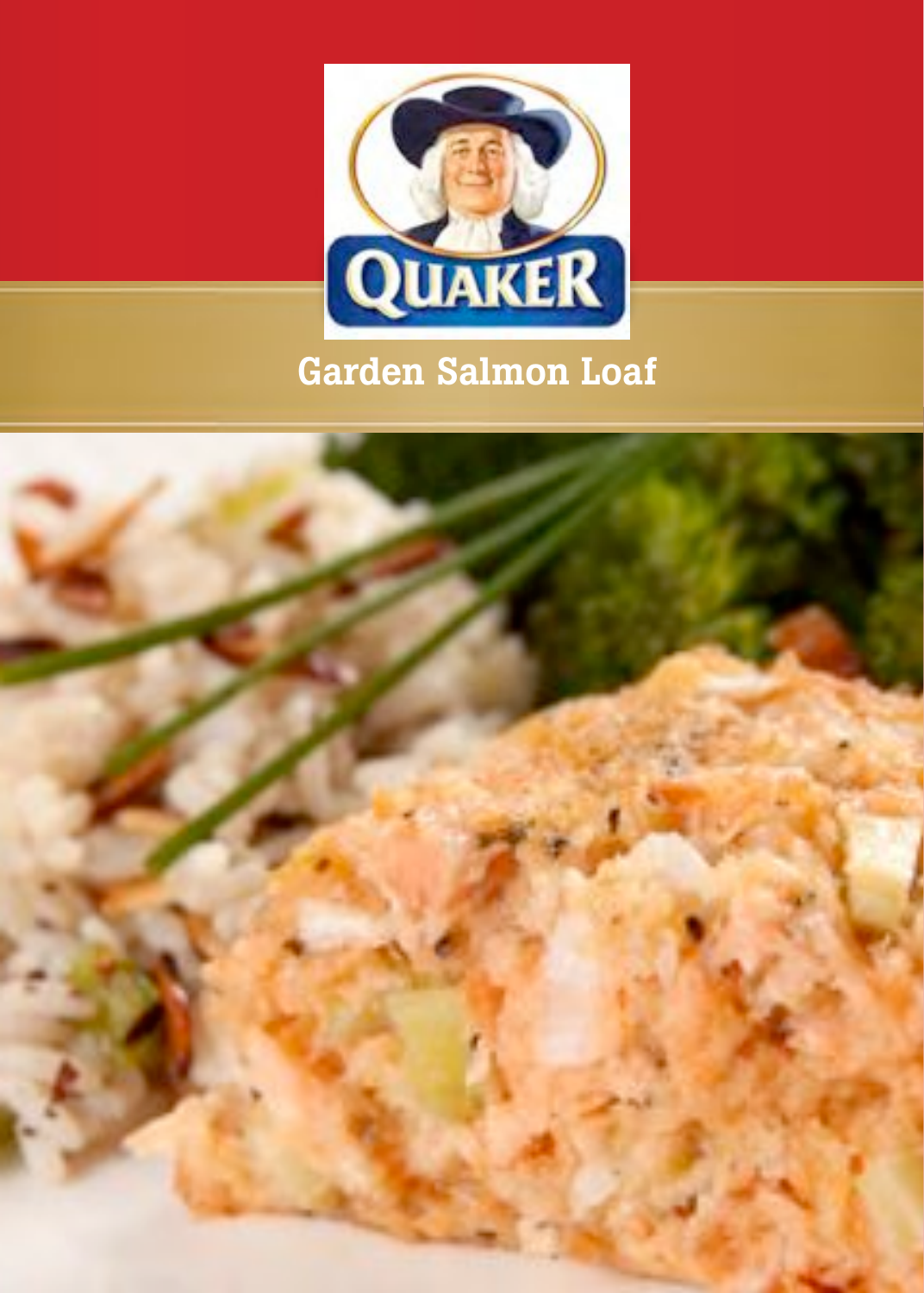## Garden Salmon Loaf

*8 servings*

## Ingredients

#### *Sauce*

- ¾ cup frozen peas, thawed
- ¾ cup plain low-fat yogurt
- 1 tablespoon Dijon-style mustard
- 1 tablespoon chopped fresh dill weed or 1 teaspoon dried dill Black pepper, to taste

#### *Loaf*

- 2 cans (15½ oz. each) salmon, drained, skin and bones removed
- 1 cup shredded carrots
- 1 cup *Quaker® Oats* (quick or old fashioned, uncooked)
- 1 cup plain low-fat yogurt
- ¾ cup sliced green onions
- 1 can  $(2\frac{1}{2}$  oz.) sliced ripe olives (optional)
- 3 egg whites, lightly beaten
- ⅓ cup chopped green bell pepper
- 1 tablespoon Dijon-style mustard
- ¼ teaspoon black pepper

## Preparation

For sauce, combine all ingredients into small bowl; mix well. Cover and chill.

Heat oven to 350°F. Spray 8 x 4-inch or 9 x 5-inch loaf pan with cooking spray.

For loaf, combine all loaf ingredients in large bowl; mix lightly but thoroughly. Press into pan; bake 50 to 60 minutes or until light golden brown. Let stand 5 minutes before slicing. Serve immediately with sauce.

## Nutrition Information

**⅛ of recipe:** Calories 240, Calories From Fat 70, Total Fat 8g, Saturated Fat 2g, Cholesterol 40mg, Sodium 650mg, Total Carbohydrates 16g, Dietary Fiber 2g, Protein 25g.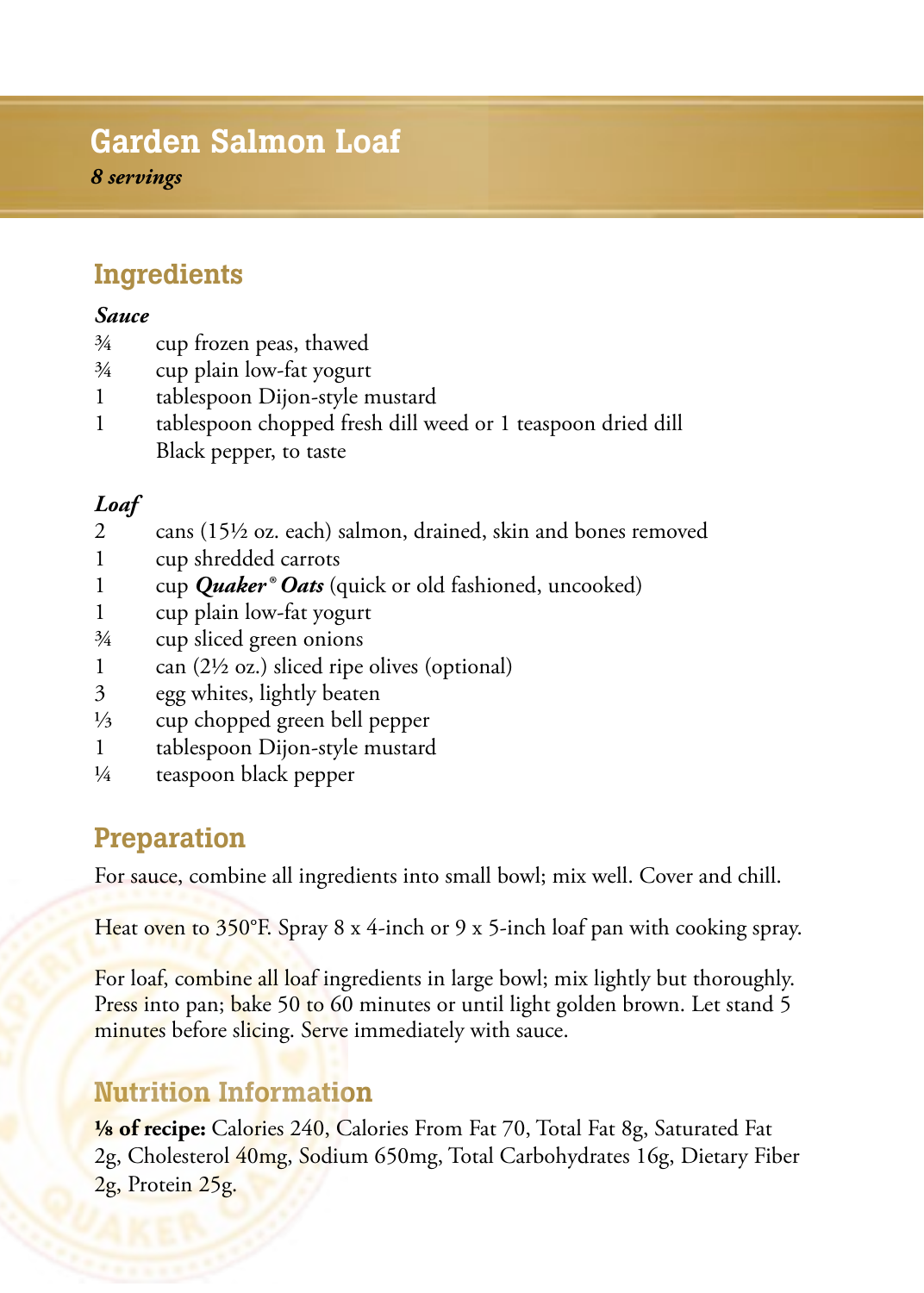

## Not-So-Sinful Brownies

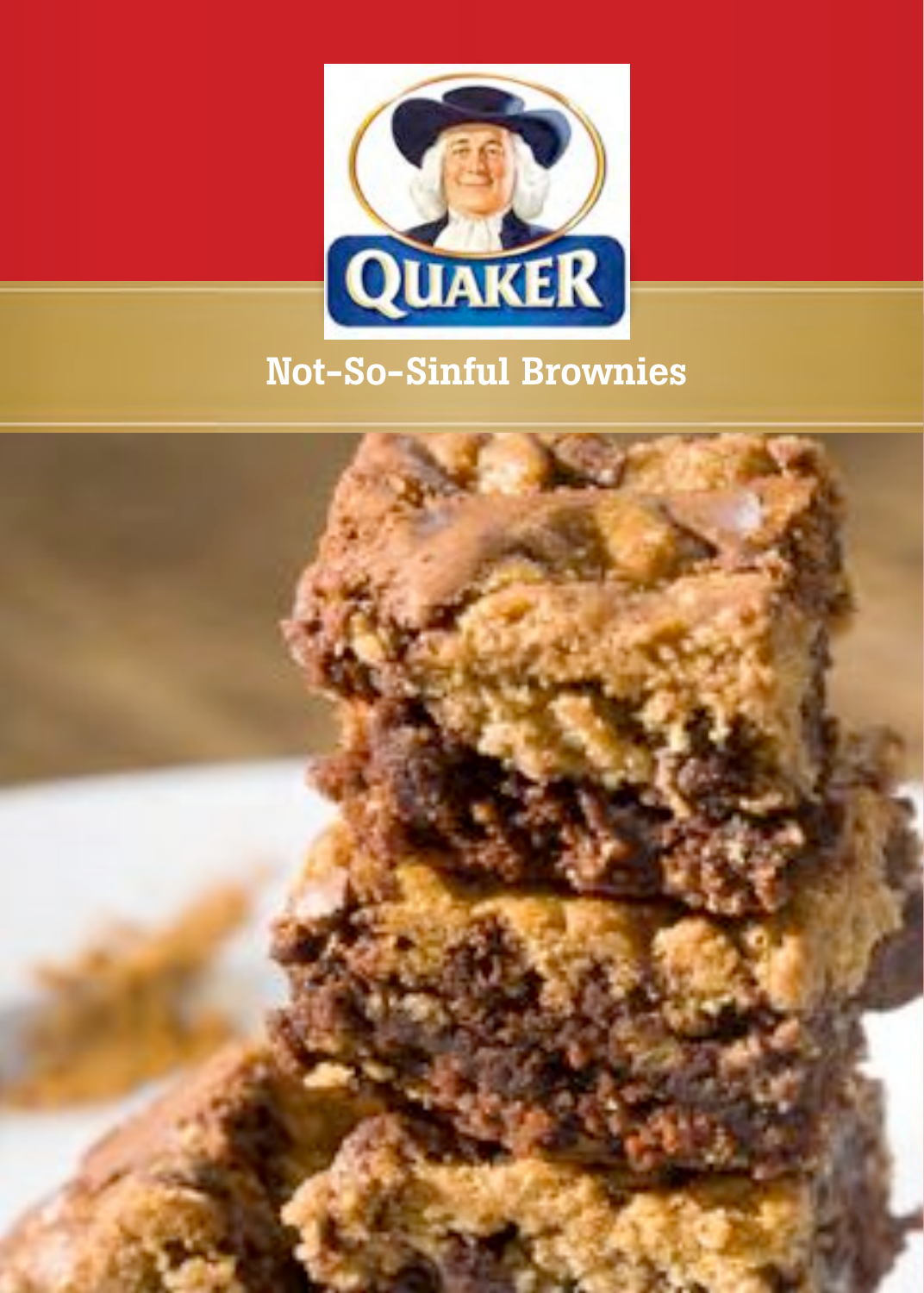## Not-So-Sinful Brownies

*24 bars*

## Ingredients

- ¼ cup vegetable oil
- 3 squares (3 ounces) unsweetened chocolate
- 1¼ cups granulated sugar
- ½ cup applesauce
- 4 egg whites or 2 eggs, lightly beaten
- 1 teaspoon vanilla
- 1 cup *Quaker® Oats* (quick or old fashioned, uncooked)
- 1 cup all-purpose flour
- 1 teaspoon baking powder
- ¼ teaspoon salt (optional)
- 1 tablespoon powdered sugar

#### **Preparation**

Heat oven to 350°F. Lightly spray bottom only of 13 x 9-inch baking pan with cooking spray.

In large saucepan, heat oil and chocolate over low heat until chocolate is melted, stirring frequently. Remove from heat. Stir in granulated sugar and applesauce until sugar is dissolved. Stir in egg whites and vanilla until completely blended. Add combined oats, flour, baking powder and salt; mix well. Spread evenly into pan.

Bake 22 to 25 minutes or until edges begin to pull away from sides of pan. Cool completely in pan on wire rack. Cut into bars. Store tightly covered. Sprinkle with powdered sugar just before serving.

#### Nutrition Information

**1 bar:** Calories 120, Calories From Fat 35, Total Fat 4g, Saturated Fat 1g, Cholesterol 0mg, Sodium 30mg, Total Carbohydrates 20g, Dietary Fiber 1g, Protein, 2g.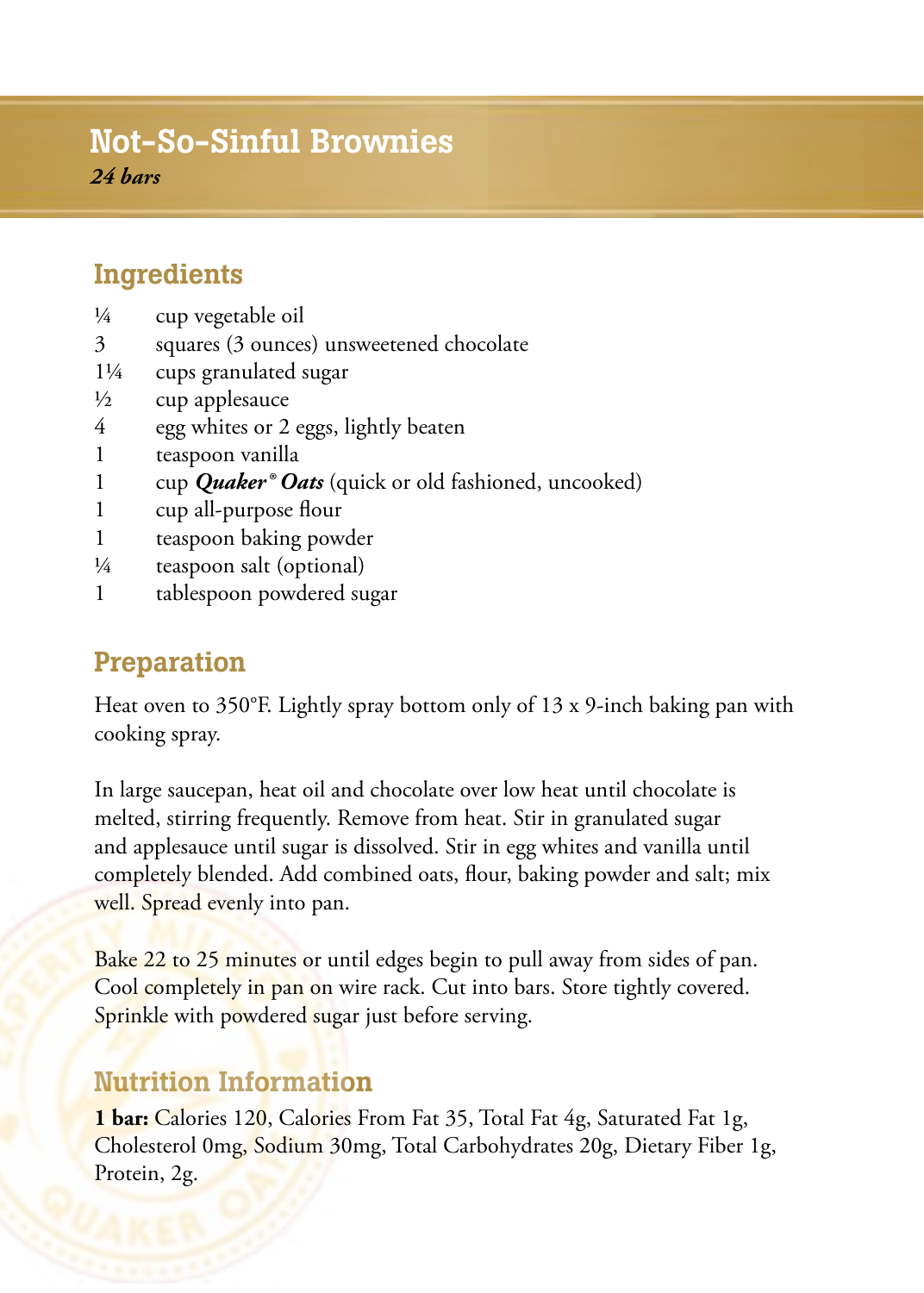

## **Pumpkin Pecan Oatmeal**

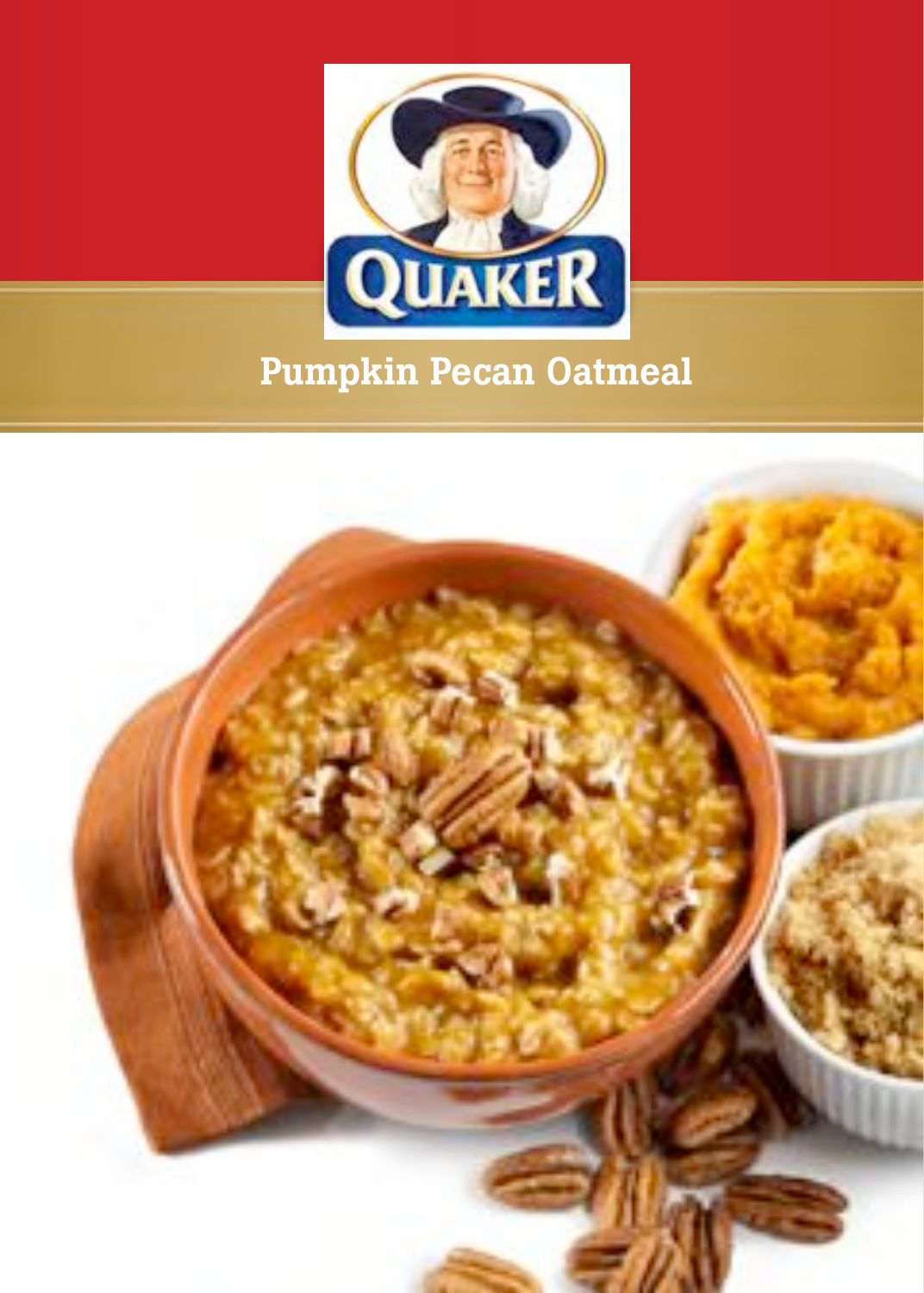## Pumpkin Pecan Oatmeal

*4 servings*

## Ingredients

- 3 cups water
- 1 teaspoon pumpkin pie spice
- ¼ teaspoon salt (optional)
- 2 cups *Quaker® Oats* (quick or old fashioned, uncooked)
- 1 cup canned pumpkin (not pumpkin pie filling)
- $\frac{1}{3}$  cup firmly packed brown sugar
- 1 8-ounce container vanilla low-fat or nonfat yogurt
- 3 tablespoons coarsely chopped toasted pecans

## Preparation

In medium saucepan, bring water, pie spice and salt to a boil; stir in oats. Return to a boil; reduce heat to medium. Cook 1 minute for quick oats, 5 minutes for old fashioned oats or until most of liquid is absorbed, stirring occasionally. Stir in pumpkin and brown sugar; cook 1 minute. Let stand until desired consistency.

Spoon oatmeal into four cereal bowls. Top with yogurt and pecans.

## Microwave Directions

In 3-quart microwaveable bowl, combine water, pie spice, salt and oats. Microwave on HIGH 6 to 7 minutes for quick oats and 9 to 10 minutes for old fashioned oats or until most of liquid is absorbed. Stir in pumpkin.

## Nutrition Information

**1/4 of recipe:** Calories 330, Calories From Fat 60, Total Fat 7g, Saturated Fat 1g, Cholesterol less than 5mg, Sodium 55mg, Total Carbohydrates 59g, Dietary Fiber 6g, Protein 10g, Calcium 158mg.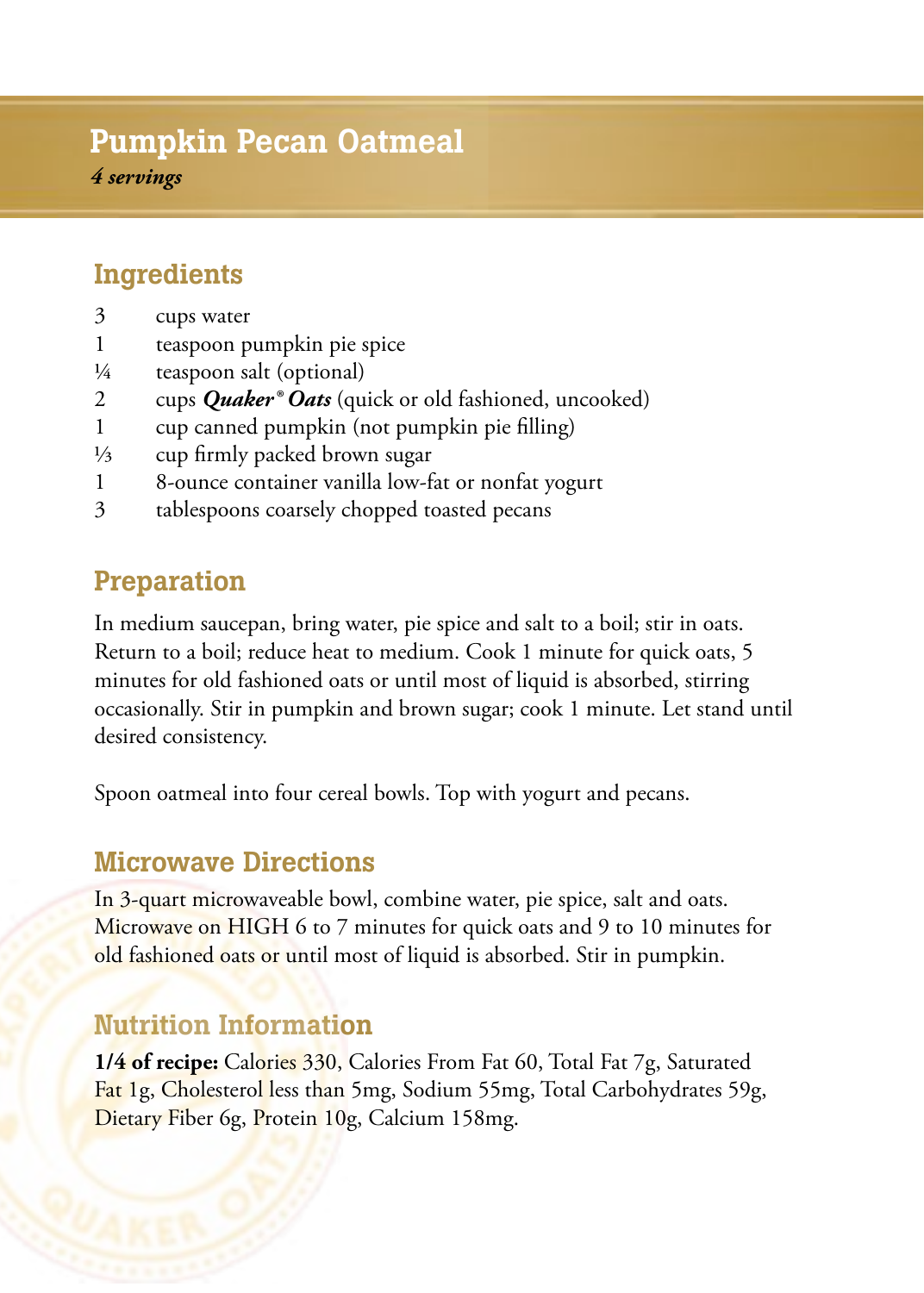

## Vanishing Oatmeal Raisin Cookies

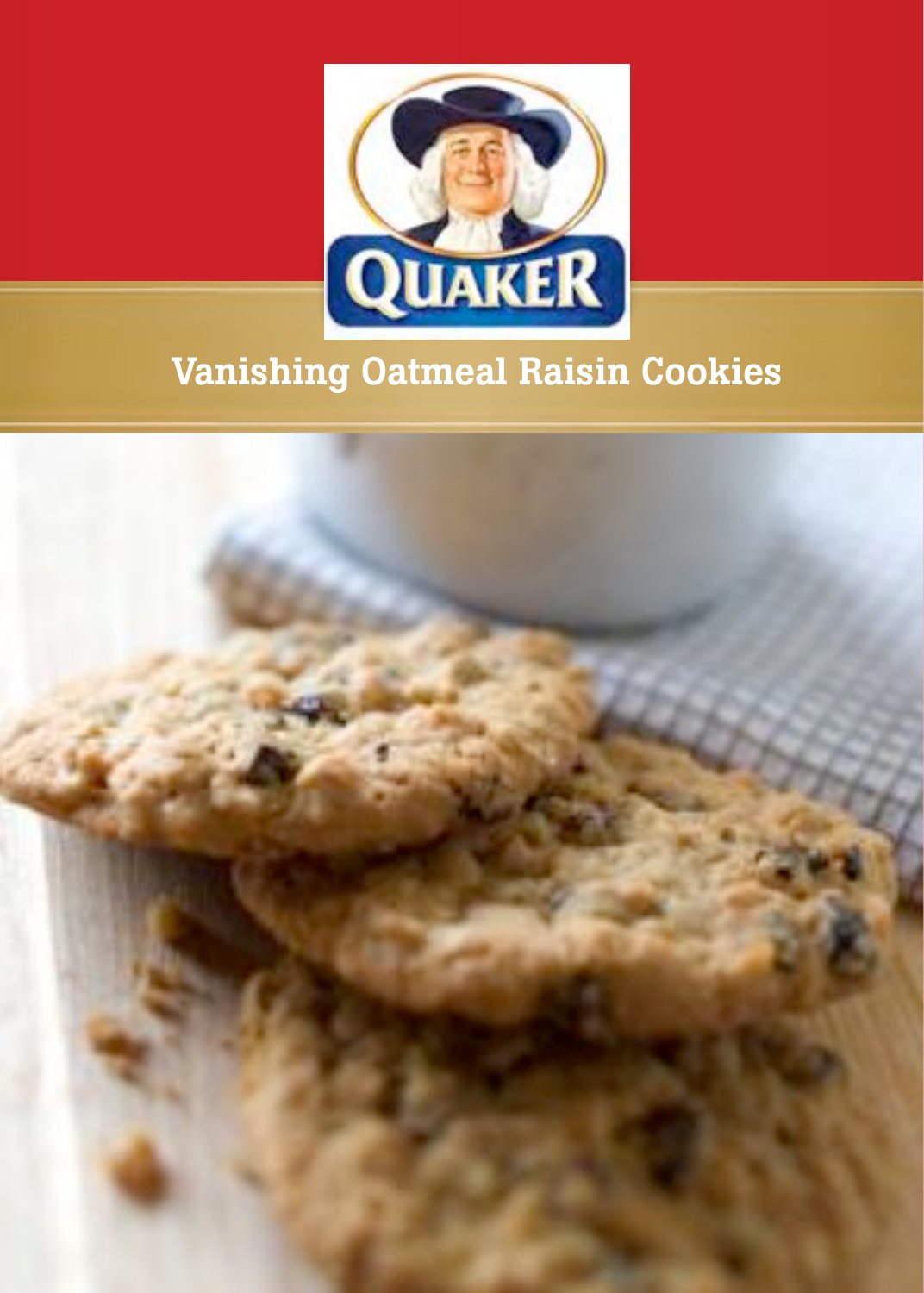## Vanishing Oatmeal Raisin Cookies

*4 dozen*

## Ingredients

- $\frac{1}{2}$  lb (2 sticks) margarine or butter, softened
- 1 cup firmly packed brown sugar
- ½ cup granulated sugar
- 2 eggs
- 1 teaspoon vanilla
- $1\frac{1}{2}$  cups all-purpose flour
- 1 teaspoon baking soda
- 1 teaspoon ground cinnamon
- ½ teaspoon salt (optional)
- 3 cups *Quaker® Oats* (quick or old fashioned, uncooked)
- 1 cup raisins

## Preparation

Heat oven to 350°F. In large bowl, beat margarine and sugars until creamy. Add eggs and vanilla; beat well. Add combined flour, baking soda, cinnamon and salt; mix well. Add oats and raisins; mix well.

Drop dough by rounded tablespoonfuls onto ungreased cookie sheets.

Bake 10 to 12 minutes or until light golden brown. Cool 1 minute on cookie sheets; remove to wire rack. Cool completely. Store tightly covered.

#### Nutrition Information

**1 cookie:** Calories 100, Calories From Fat 36, Total Fat 4g, Saturated Fat 1g, Cholesterol 10mg, Sodium 75mg, Total Carbohydrates 13g, Dietary Fiber 1g, Protein 2g.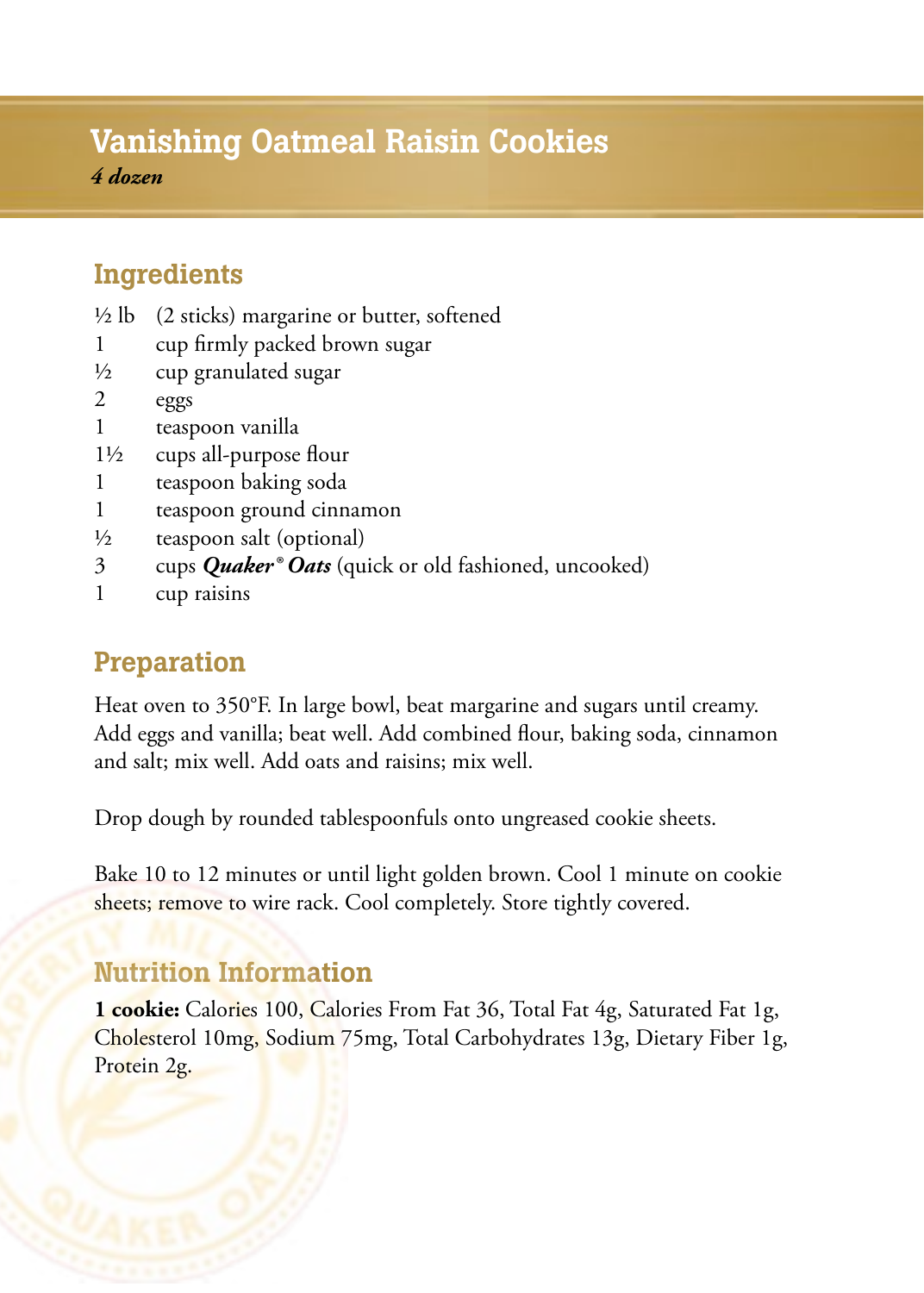

For more information on Quaker visit www.quakeroats.com and www.Facebook.com/Quaker.

## **Contact:**

## **Candace Mueller Medina**

Quaker Foods & Spacks 312-821-2709 candace.mueller@pepsico.com

### **Nisreene Atassi**

Edelman 312-233-1310 nisreene.atassi@edelman.com